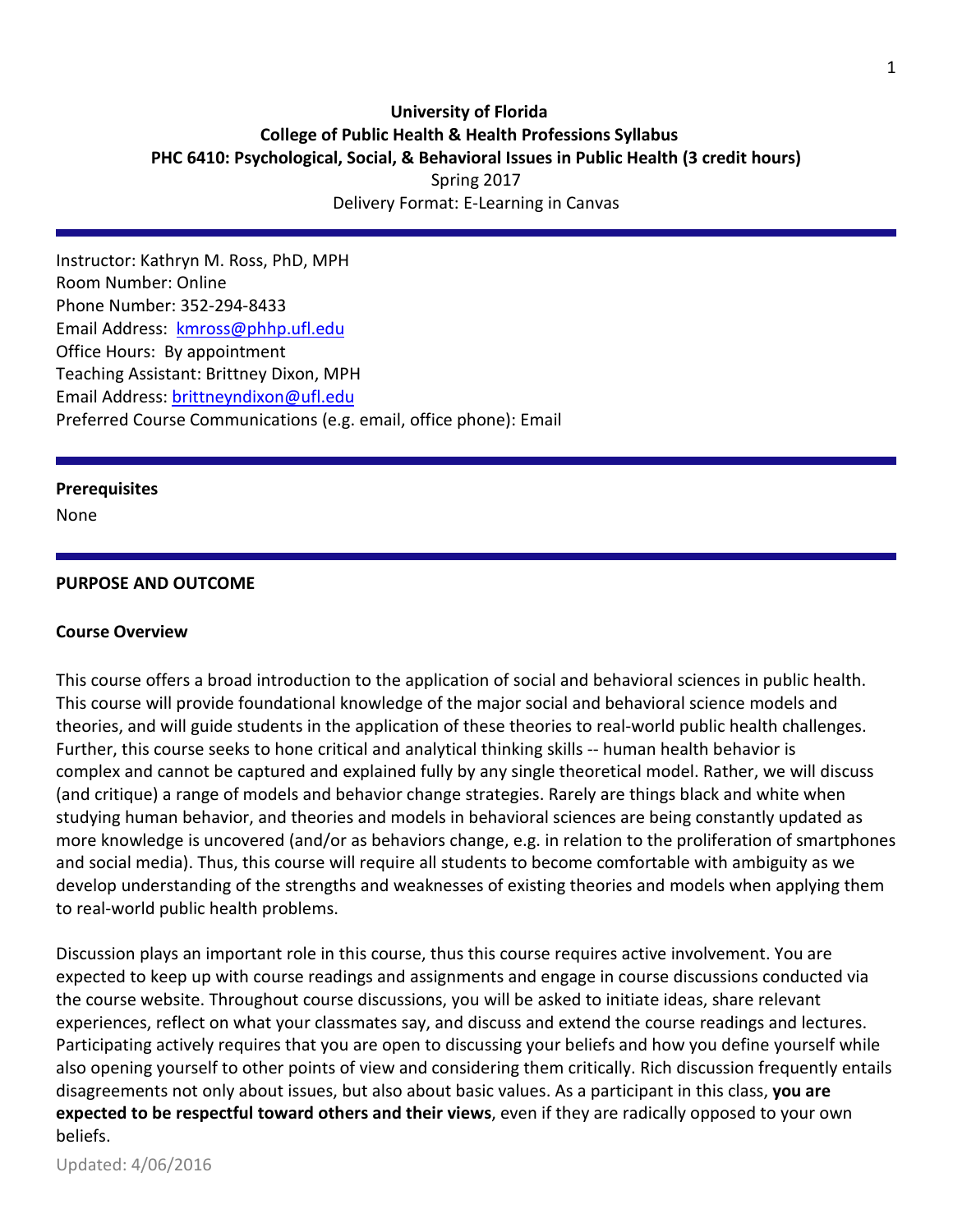## **Course Objectives:**

The course objectives for PHC6410 were developed in accordance with the social and behavioral science (SBS) competencies identified by the Association of Schools & Programs for Public health (ASPPH) and were designed to provide the background knowledge necessary for students intending to take the ASPPH exam to become Certified in Public Health (CPH). By the end of this course, students will be able to:

- Describe how social and behavioral science models and theories can be used to understand and intervene on current public health issues.
- Apply social ecological frameworks to understand the complex constellation of factors that are associated with health behavior.
- Understand how social and behavioral science models and theories are used to design, implement, and evaluate public health programs.
- Critically describe and evaluate the state of the public health social and behavioral science research literature.
- Communicate effectively about health behavior theories and models in oral and written formats.
- Discuss policies and plans that support individual and community health intervention efforts.
- Understand the basic procedures for evaluating the effectiveness, implementation, and quality of health interventions.
- Apply principals of community participation in public health research and interventions.
- Demonstrate an understanding of health disparities in the United States, including the political, economic, and social forces that contribute to these disparities.
- Specify multiple targets and levels of intervention for public health programs and/or policies.
- Apply ethical principles to public health intervention design, implementation, and evaluation.
- Work collaboratively as part of a public health team.

## **Instructional Methods:**

This course is offered online, in weekly "modules." Each module is made up of the following:

- 1.) Assigned readings (textbook chapters and/or articles posted to eLearning)
- 2.) Lectures/videos (posted to eLearning)
- 3.) A quiz (covering all content presented within the module, including readings and videos)
- 4.) Discussion posts

I ask that you complete each of the components of each module in the order listed above. The textbook readings make up the core foundation of this course, and supplemental articles, lectures, and videos are provided to supplement the course textbook by offering applied examples, clarification of any of the more difficult concepts, and offering additional information not available in the textbook. Thus, when writing the lectures and providing related videos, I have assumed that you have completed the assigned readings for that week they may be confusing if you have not done so.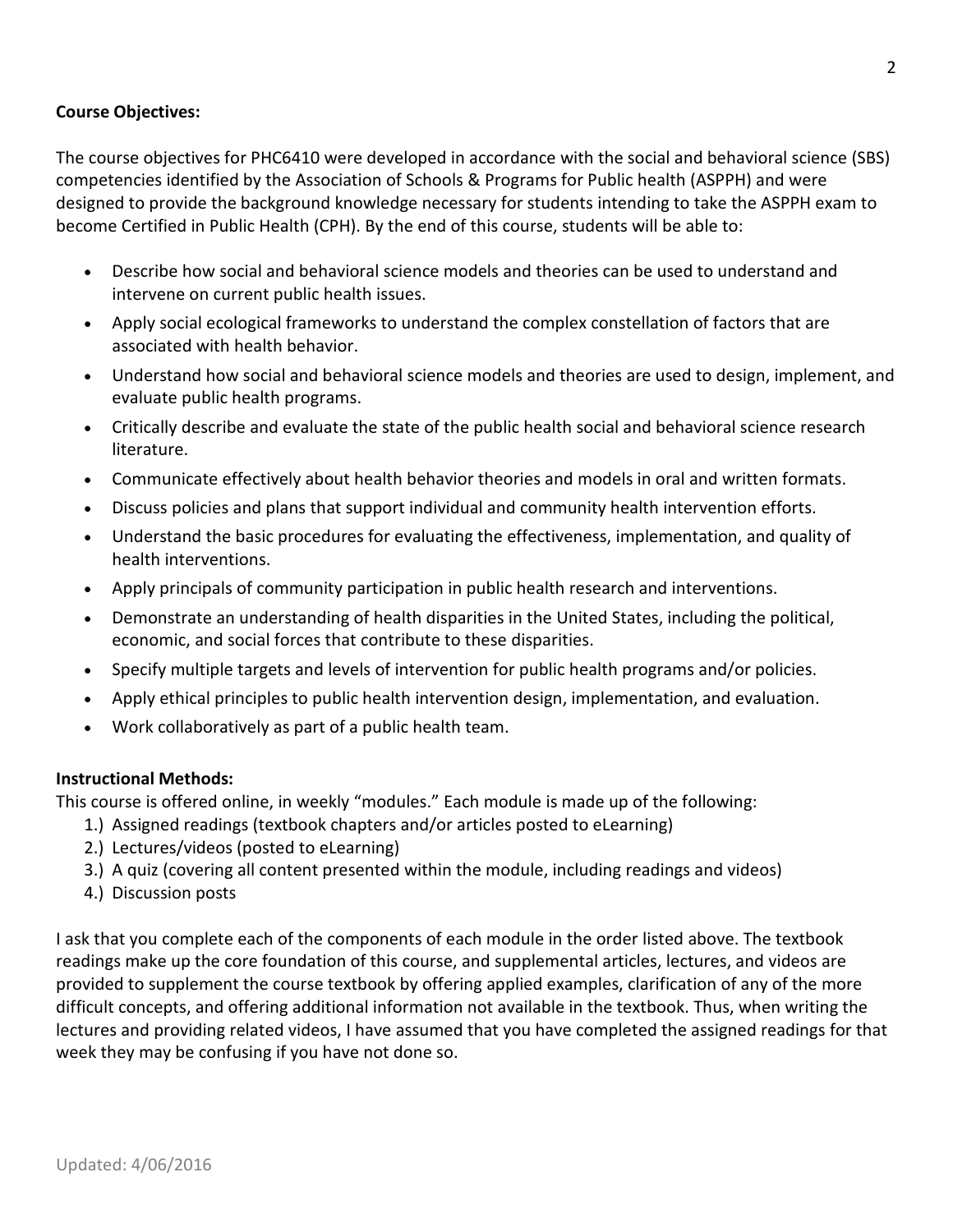#### **What is expected of you?**

You are expected to actively engage in the course throughout the semester. The online version of PHC6410 has been built to mirror the blended-learning campus version, wherein students complete readings and watch lectures before coming to class and then class time is spent on discussion and application of course material. This course relies heavily on participation in the online discussion boards; your participation fosters a rich course experience for you and your peers. As we do not meet weekly, it is the sole responsibility of the student in online courses to keep up with course requirements. **Late work is not accepted.** Quizzes and discussion posts will lock at the end of each module (Monday at 7:59 AM EST of the following week; see course schedule below for details).

To unlock course content, you must take a quiz on the syllabus and course procedures which can be found under the "Start Here" link in eLearning. While you receive no formal grade for this quiz, you must pass the quiz with 100% correct answers in order to unlock the course materials. After this, you will be able to access the course modules during their assigned week (weeks open up at 8 AM on Monday).

#### **DESCRIPTION OF COURSE CONTENT**

#### **Course Schedule:**

Weeks for this course are defined as 8 AM EST on a Monday through 7:59 AM EST the following Monday. Because the Spring 2017 semester begins on a Wednesday, the first week (Module 1) is shorter (going Wednesday from 8 AM EST to Monday at 7:59 AM EST). See the week-by-week course schedule at the end of this syllabus for more details.

#### **Course Materials:**

**Required Textbook:** Simons-Morton, B., McLeroy, K. R., & Wendel, M. L. (2012). *Behavior Theory in Health Promotion Practice and Research*. Burlington, MA: Jones & Bartlett Learning. ISBN: 978-0763786793.

**Additional Required Readings**: Posted within each module on the course website.

**Lectures & Videos**: Posted within each module on the course website.

**Course Website**: The course website is available at [http://elearning.ufl.edu](http://elearning.ufl.edu/) . The weekly schedule, all modules, and all course materials (including links for quizzes and exams) are available through this website. Grades will be posted on this website, and you will be expected to participate in discussion posts on this website weekly. You will log into the course website using your gatorlink ID and password; if you have trouble logging in, please contact the Help Desk at 352-392-HELP.

**Announcements**: Class announcements will be sent via the announcements tool in eLearning. Depending on your CANVAS notification settings, you may or may not be notified via email; you are responsible for all information in these announcements whether or not you see them in your email.

**Technology Requirements**: Students are REQUIRED to have a webcam and microphone. Browser requirements may change; please consult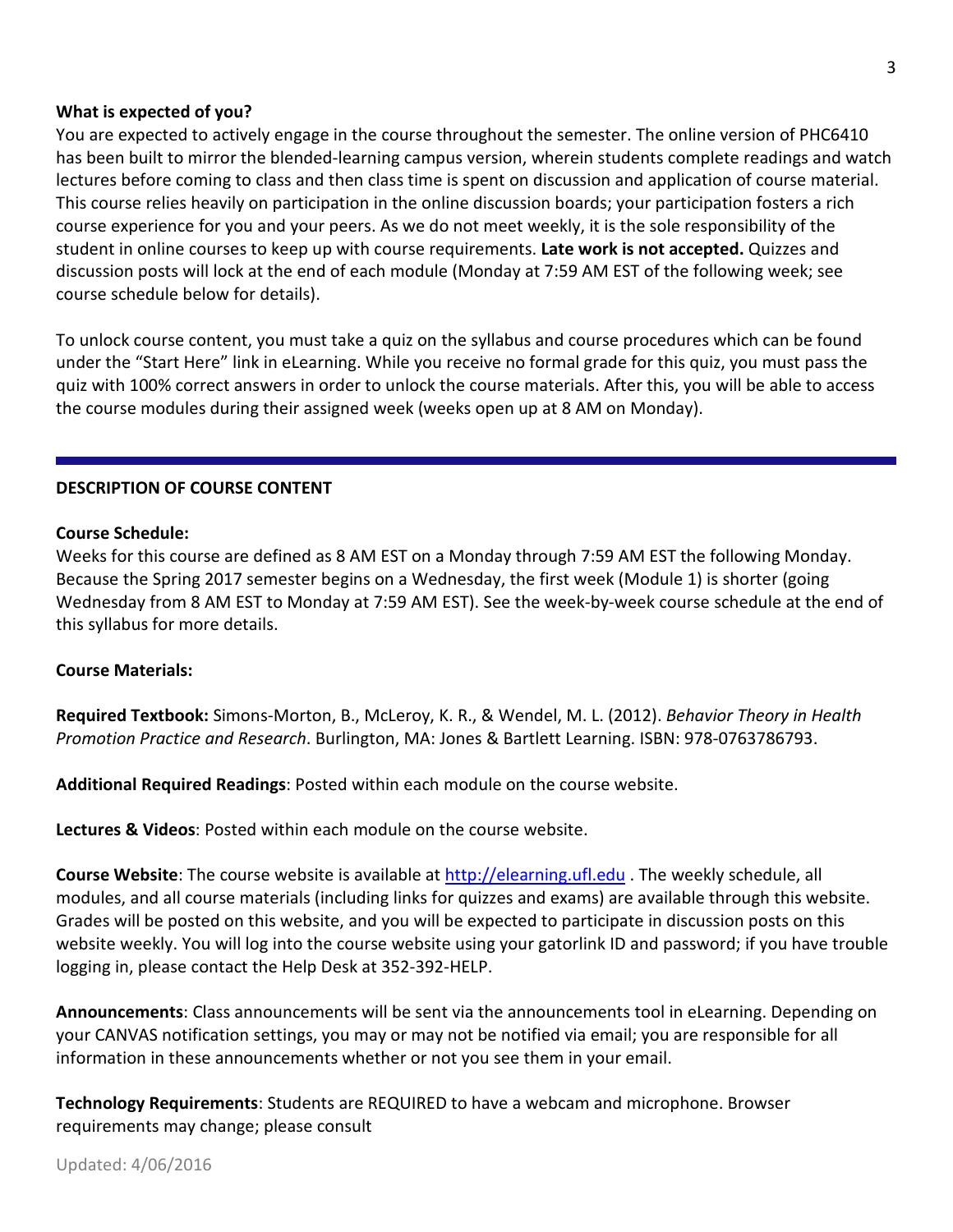<https://wiki.helpdesk.ufl.edu/FAQs/SupportedBrowsersForUFWebsites#elearning> to see a list of supported browsers and recommendations for browser configuration.

For **technical support for the course eLearning site, activities, and assessments**, please contact the Online Course Coordinator:

Truly Hardemon, Med Room Number: HPNP 4173 Phone Number: 352-273-5822 Email Address: [hardemont@ufl.edu](mailto:hardemont@ufl.edu) Office Hours: Monday – Friday, 8:00 AM to 5:00 PM EST.

For **other technical support** for this class, please contact the UF Help Desk at:

- Learning-support@ufl.edu
- (352) 392-HELP select option 2
- https://elearning.ufl.edu/help.shtml

## **ACADEMIC REQUIREMENTS AND GRADING**

**Course Components:** (Note: Detailed instructions will be provided on eLearning as due dates get closer)

- 1. **Syllabus Quiz:** Please review the syllabus, course overview, and the academic integrity module before completing the quiz. **NOTE:** While this quiz is ungraded, you must receive a 100% to unlock course materials. You will NOT be able to access course materials without passing the quiz.
- 2. **Readings and Lectures:** For each weekly module, you will be assigned textbook chapters and/or specified journal articles to read. Within each module, additional information may be provided along with recorded lectures and videos. The textbook readings provide the foundation for this course; additional readings, lectures, and videos are provided to: 1) provide more information to help clear up potentially challenging or confusing topics; 2) extend the textbook reading with more advanced concepts; 3) provide real-world examples and applications of theories, models, and interventions described in the textbook. As a result, you should complete the textbook readings *prior* to completing the other content in the module.
- 3. **Quizzes:** Each module has a comprehensive quiz that covers all of the content from that module (i.e., the readings **and** the lectures/videos). The quizzes are not formally proctored and thus can be considered open-book; however, they are timed and you will not have time to look up every concept covered on the quiz. Therefore, you should complete your readings and review of the lecture/video content from each module *before* taking the quiz. The quiz will offer feedback based on your answers and you will have two opportunities to take each quiz. The questions that are presented are a random selection from a pool of potential items, however, so it is unlikely that you will get the exact same questions twice. Quizzes close (e.g., you will have no additional opportunities to take or retake a quiz) on 7:59 AM EST on Mondays. **Each quiz is worth 5 points, for a total of 50 points** (there are 11 quizzes, but I will drop your lowest quiz grade at the end of the semester).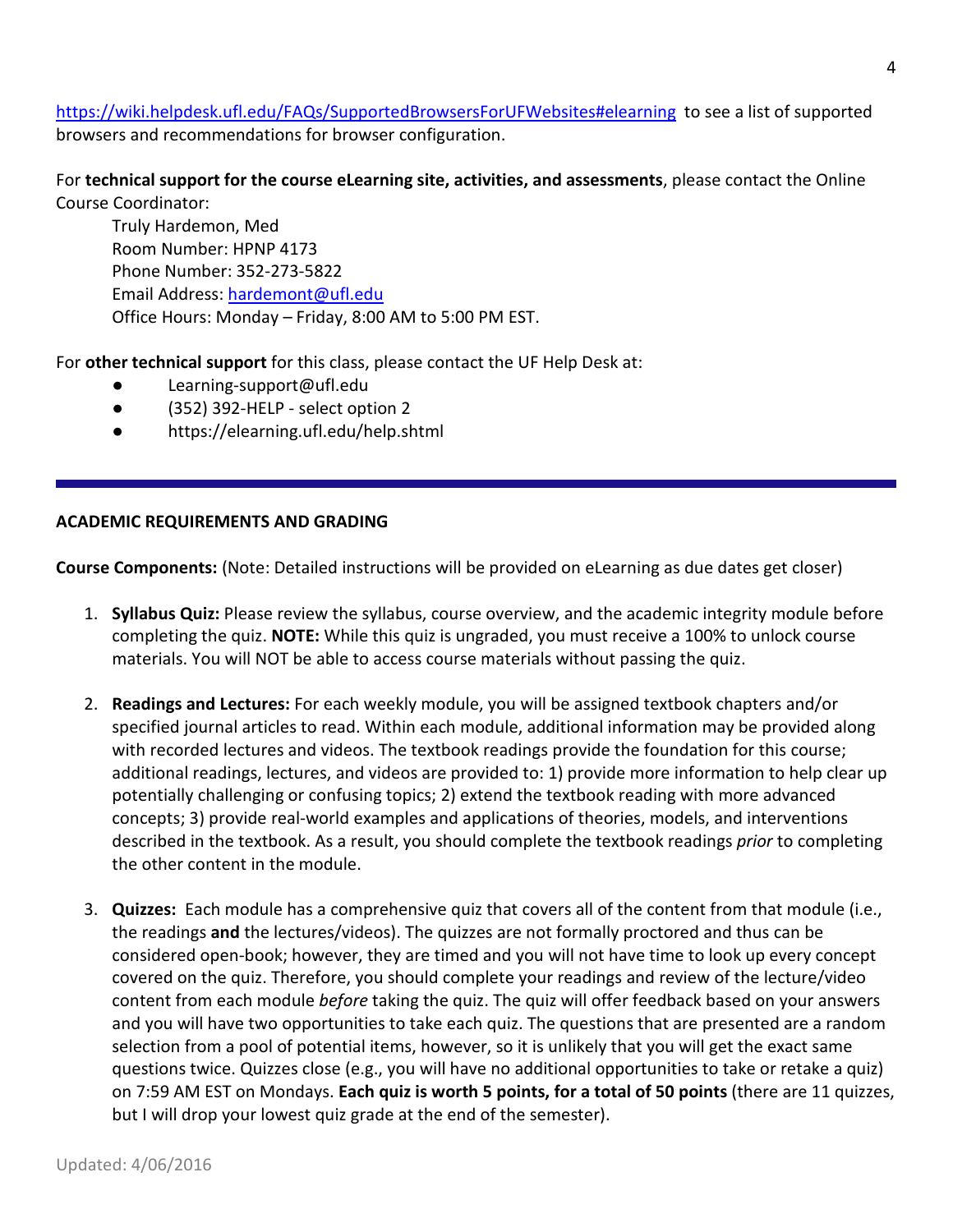- 4. **Discussion Participation**: Each module will have a group discussion component. After your introduction post on week 1 (ungraded but required), I will divide students into **project groups**. This will be your group for the final project and, on a weekly basis, you will participate in each module's discussion *within* your group. While you are graded on our overall participation each week, you are required to complete each week's discussion post and reply to *a minimum* of one other post on that week's group board. Discussion posts should address **all** questions in that week's prompt (you can separate sections by question # or write all answers in a narrative form, just be clear to indicate that you've answered all questions), and you should end your post in a way that engages the class in discussion (e.g., ending with a question to the group, such as a question about part of the material that you found confusing, a question that popped into your head while working on that weeks' module, or a question that you think will generate interesting discussion about the topic). Please consult the rubric posted on eLearning for an outline of what we are looking for in the discussion posts and how they will be scored. Initial discussion posts are due by 7:59 PM EST on Wednesday every week, and you have until Monday at 7:59 AM EST to reply to your fellow group members' posts. **Each week's discussion participation is worth 5 points, for a total of 50 points** (there are 11 weeks of discussions, but I will drop your lowest discussion grade at the end of the semester).
- 5. **Exams**: There will be 3 exams in this course. All exams will be completed using ProctorFree, a test proctoring service that lets you schedule your exam at a time that is convenient to you. You should pick a time where you will not be distracted as you must complete the exam in one sitting. You will be required to take a practice test with ProctorFree *prior to the first exam* to make sure that you system is set up correctly. **Exams are closed book**, and are a mix of multiple choice and short essay questions. While many of the multiple choice questions will follow the format of the weekly quizzes (e.g., *applying* the knowledge that you have learned), the essays will also require you to be able to generate the steps and formats of the models and theories that you have learned (e.g., you may be asked to draw and label a theory or model and describe how it would be applied). While exams focus on the course content covered since the previous exam, you are responsible for any course material presented earlier as well. Exams will be occur on weeks 6 (covering weeks 2-5), Week 11 (covering weeks 7-9), and week 16 (covering weeks 12-15). **Each exam is worth 100 points, for a total of 300 points.**
- 6. **Social Media Campaign Paper**: This paper will have you apply your knowledge of individual and social theories of behavior change to assess an existing social media campaign. This paper is due by **Monday, March 13 at 7:59 AM EST.** This paper must be submitted through eLearning, where it will be evaluated by **Turnitin,** a service which provides feedback regarding originality of your text. You will be able to see the results of this service immediately; I would encourage you to submit your paper early so that you have time to revise your paper following any feedback from the Turnitin application. Please see the project description available under the "assignments" tab on the eLearning site. **The Social Media Campaign Paper is worth a total of 50 points.**
- 7. **Prevention Project**: In this group project, you will pull together all that you've learned in the course to design a public health intervention. You will be asked to work with your group members to create a theory-based, multi-component intervention within an assigned focus area (based on the health priorities outlined in Healthy People 2020). This project is due by **Wednesday, 4/26 at 7:59 PM EST.**  You will present your work in a 15-minute scientific presentation, similar to one that you would present to a health department or at an academic conference. Please see the project description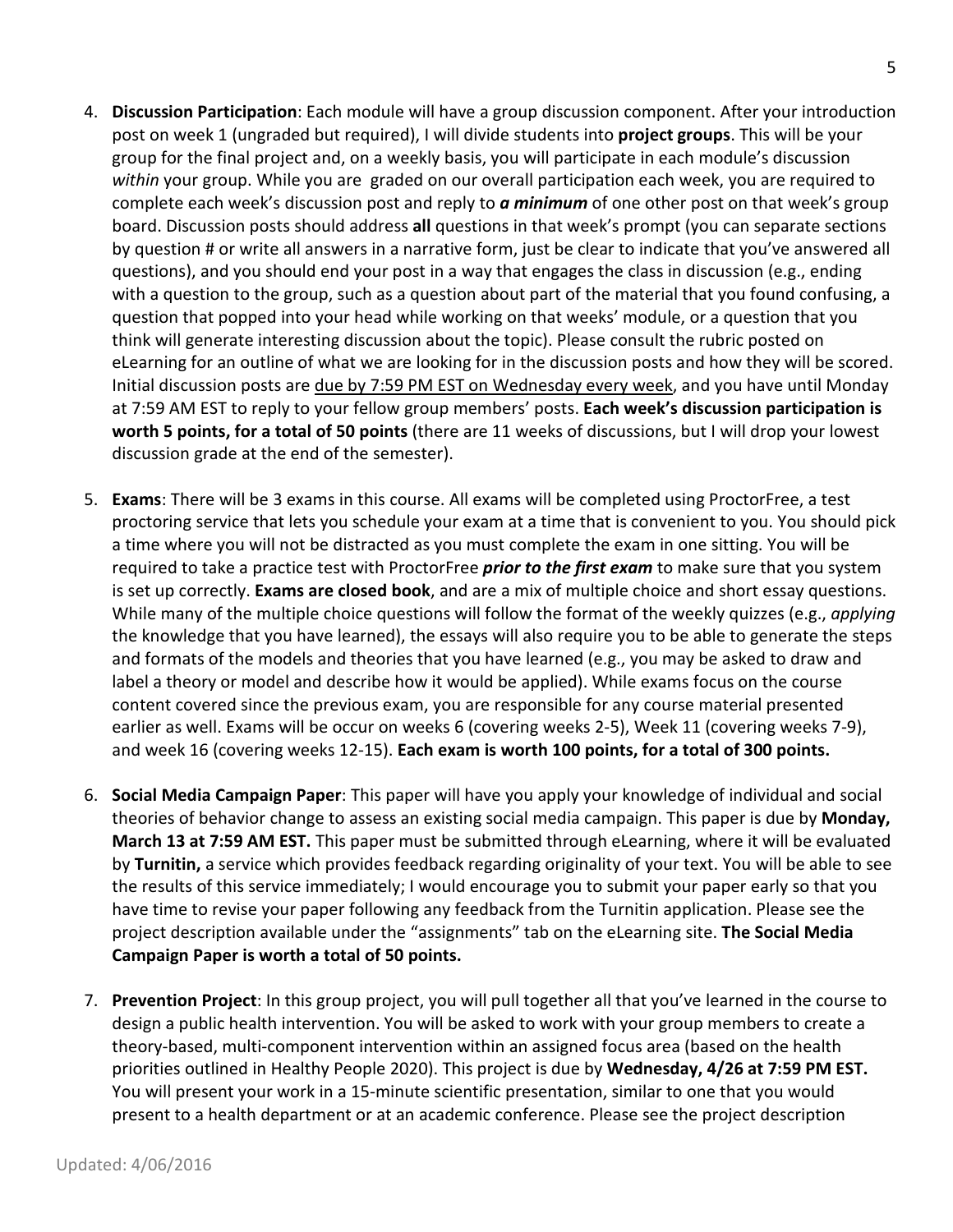available under the "assignments" tab on the eLearning site. **The Prevention Project is worth a total of 50 points.**

**All activities (i.e. discussion posts, exams, and prevention presentation) are due at the times listed. All submissions will be through e-Learning. NO EXCEPTIONS.**

# **Grading Grading**

| <b>Requirement</b>        | <b>Due Date</b>                                                                                 | <b>Points</b> |
|---------------------------|-------------------------------------------------------------------------------------------------|---------------|
| <b>Syllabus Quiz</b>      | 1/9 at 7:59 AM                                                                                  |               |
| <b>Module Quizzes</b>     | Ongoing                                                                                         | 50            |
| <b>Discussion</b>         | Ongoing                                                                                         | 50            |
| Participation             |                                                                                                 |               |
| Exam 1                    | Exam 1 will open at 8:00 AM EST on Monday 2/6<br>and is due by 7:59 AM EST on Monday 2/13       | 100           |
| <b>Social Media Paper</b> | Social Media Paper is due by 7:59 AM EST on<br>Monday 3/13                                      | 50            |
| Exam 2                    | Exam 2 will open at 8:00 AM EST on Monday<br>3/13, and is due by 7:59 AM EST on Monday<br>3/20  | 100           |
| Exam <sub>3</sub>         | Exam 3 will open at 8:00 AM EST on Monday<br>4/17, and will be due by 7:59 AM on Monday<br>4/24 | 100           |
| <b>Prevention Project</b> | Due by 7:59 PM EST on Wednesday, 4/26                                                           | 50            |
| TOTAL                     |                                                                                                 | 500           |

## **Point System**

| Points<br>earned | ≥465 | 450-<br>464 | $440 -$<br>449 | 415-<br>439 | 400-<br>414 | 390-<br>399 | $355 -$<br>389 | $350 -$<br>354 | 340-<br>349 | $310 -$<br>339 | $300 -$<br>309 | $<$ 299 |
|------------------|------|-------------|----------------|-------------|-------------|-------------|----------------|----------------|-------------|----------------|----------------|---------|
| Letter<br>Grade  |      | A-          | $B+$           | B           | $B -$       | $C+$        |                |                | D+          | D              | D-             |         |

NOTE: Points are **not** rounded up at the end of the semester, and grades are not curved.

Please be aware that a C- is not an acceptable grade for graduate students. In addition, a grade of C counts toward a graduate degree only if an equal number of credits in courses numbered 5000 or higher have been earned with an A.

| Letter<br>Grade | Α   | $A -$ | $B+$ | B   | $B -$ | $C+$ | $\mathsf{C}$ | $C-$ | D+   | D   | $D -$ | F.  | <b>WF</b>        |     | <b>NG</b> | ⊃⊤  |
|-----------------|-----|-------|------|-----|-------|------|--------------|------|------|-----|-------|-----|------------------|-----|-----------|-----|
| Grade<br>Points | 4.0 | 3.67  | 3.33 | 3.0 | 2.67  | 2.33 | 2.0          | 1.67 | 1.33 | 1.0 | 0.67  | 0.0 | 0.0 <sub>1</sub> | 0.0 | 0.0       | 0.0 |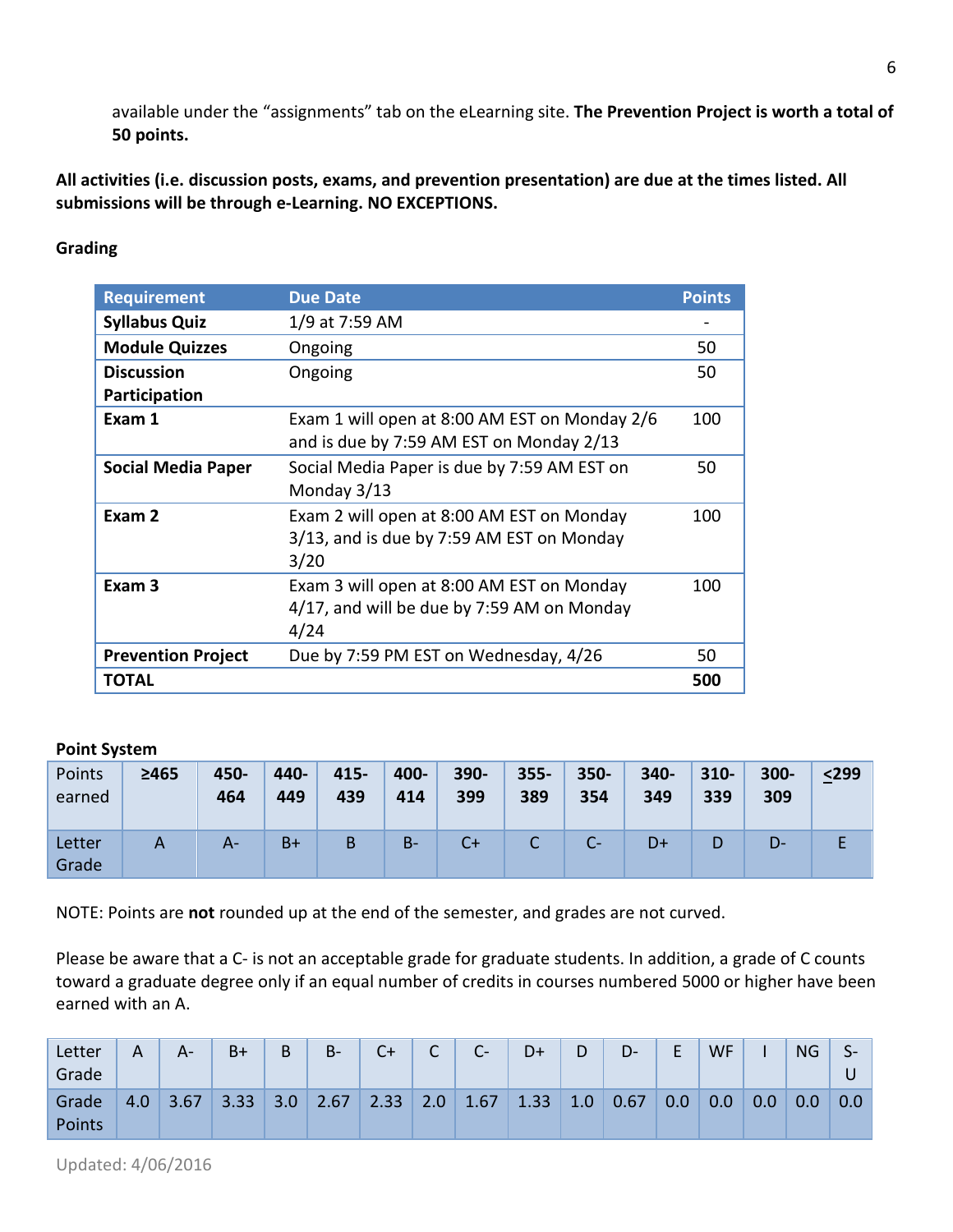For greater detail on the meaning of letter grades and university policies related to them, see the Registrar's Grade Policy regulations at:

<http://catalog.ufl.edu/ugrad/current/regulations/info/grades.aspx>

# **Exam Policy:**

More detailed information regarding exam composition will be posted via announcements on eLearning closer to each scheduled exam. Exams will be conducted via ProctorFree. Students must register for ProctorFree and take a practice quiz via ProctorFree *prior* to taking Exam 1 (see course announcements on eLearning for more information on scheduling the practice quiz). More information for ProctorFree can be found on the eLearning course website.

# **ProctorFree:**

This course will be using ProctorFree, a proctoring service for graded exams. ProctorFree ensures exam integrity and enables administration of remote online exams. All exam sessions will be reviewed as part of your final grade. Instances of cheating or appropriate behavior will be considered violations of the Student Honor Code and will result in disciplinary action. ProctorFree is a user-friendly system, but you must follow these guidelines to register and take your exams:

- 1. You must first create a profile with ProctorFree, which will be your permanent student record with the service.
- 2. When it is available (watch out for an announcement on eLearning), follow the link to launch your practice quiz in ProctorFree.
- 3. Exams will be administered 8:00 AM EST on the Monday of exam week through 7:59 AM EST on the following Monday to accommodate schedules.
- 4. Students will need to have a microphone and webcam in place during the test-taking period. An inexpensive webcam and microphone should work fine. Students will NOT be allowed to take an exam without a webcam. (Note: *a microphone and webcam are program requirements for the online MPH program, see computer requirements on the program website*).
- 5. Exams may be taken at a student's home. **Students must plan to take their exams in an environment where other people are not in the room during the exam.** You will be asked for two forms of ID. You may be asked some questions to identify yourself, to test your microphone and camera, and you will be asked to pan your desk and clear it of anything not allowed in the exam.
- 6. Students will need to have some administrative rights on the computer they are using for the exam to enable the proctoring service to function. Please plan on extra time to complete your exam to accommodate connection time and any technical issues that arise.
- 7. The program will pay your proctoring fees.
- 8. It is recommended that students not use a wireless Internet connection for exams. Please consider wire connecting your wireless laptop to your modem for a more reliable Internet signal during the exam. Inexpensive modem cables are available in most electronic stores and online.

# **Policy Related to Make up Exams or Other Work**

If you have a scheduling conflict that prevents you from fulfilling a certain course requirement, please contact Dr. Ross as soon as possible. Late assignments **are not** accepted unless arrangements have been made ahead of the due date with the instructor. Any requests for make-ups due to technical issues MUST be accompanied by the ticket number received from LSS when the problem was reported to them. The ticket number will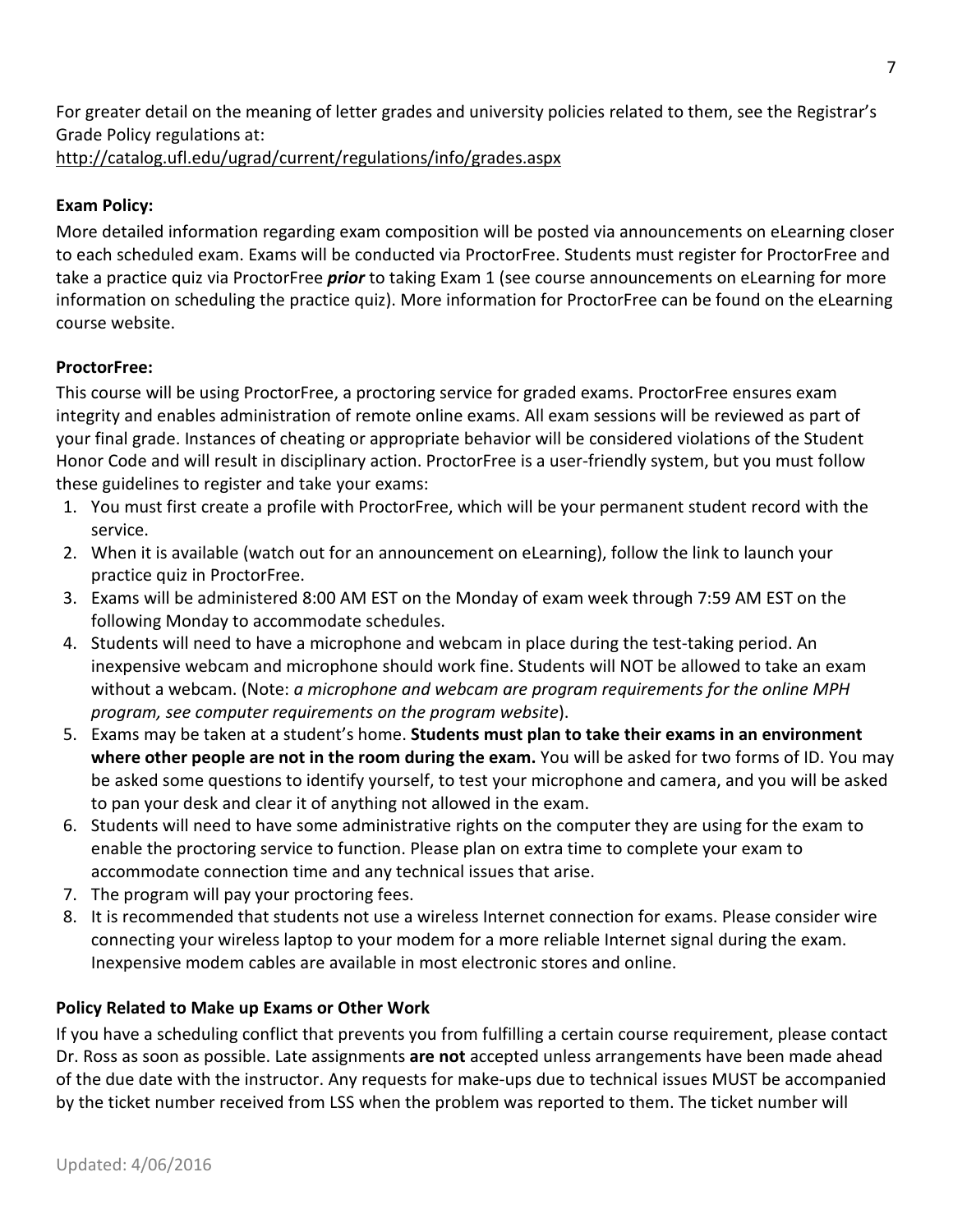document the time and date of the problem. You MUST e-mail Dr. Ross within 24 hours of the technical difficulty if you wish to request a make-up.

## **Policy Related to Required Class Attendance**

All faculty are bound by the UF policy for excused absences. For information regarding the UF Attendance Policy see the Registrar website for additional details:

<https://catalog.ufl.edu/ugrad/current/regulations/info/attendance.aspx>

# **STUDENT EXPECTATIONS, ROLES, AND OPPORTUNITIES FOR INPUT**

## **Inclusive Learning Environment:**

Public health and health professions are based on the belief in human dignity and on respect for the individual. As we share our personal beliefs inside or outside of the classroom, it is always with the understanding that we value and respect diversity of background, experience, and opinion, where every individual feels valued. We believe in, and promote, openness and tolerance of differences in ethnicity and culture, and we respect differing personal, spiritual, religious and political values. We further believe that celebrating such diversity enriches the quality of the educational experiences we provide our students and enhances our own personal and professional relationships. We embrace The University of Florida's Non-Discrimination Policy, which reads, "The University shall actively promote equal opportunity policies and practices conforming to laws against discrimination. The University is committed to non-discrimination with respect to race, creed, color, religion, age, disability, sex, sexual orientation, gender identity and expression, marital status, national origin, political opinions or affiliations, genetic information and veteran status as protected under the Vietnam Era Veterans' Readjustment Assistance Act." If you have questions or concerns about your rights and responsibilities for inclusive learning environment, please see your instructor or refer to the Office of Multicultural & Diversity Affairs website: [www.multicultural.ufl.edu](http://www.multicultural.ufl.edu/)

## **Academic Integrity**

Students are expected to act in accordance with the University of Florida policy on academic integrity. As a student at the University of Florida, you have committed yourself to uphold the Honor Code, which includes the following pledge:

# We, the members of the University of Florida community, pledge to hold ourselves and our peers to the **highest standards of honesty and integrity**."

You are expected to exhibit behavior consistent with this commitment to the UF academic community, and on all work submitted for credit at the University of Florida, the following pledge is either required or implied:

# **"On my honor, I have neither given nor received unauthorized aid in doing this assignment."**

It is your individual responsibility to know and comply with all university policies and procedures regarding academic integrity and the Student Honor Code. Cheating, lying, misrepresentation, or plagiarism in any form is unacceptable and inexcusable behavior for graduate students, and violations of the Honor Code at the University of Florida will not be tolerated. Violations will be reported to the Dean of Students Office for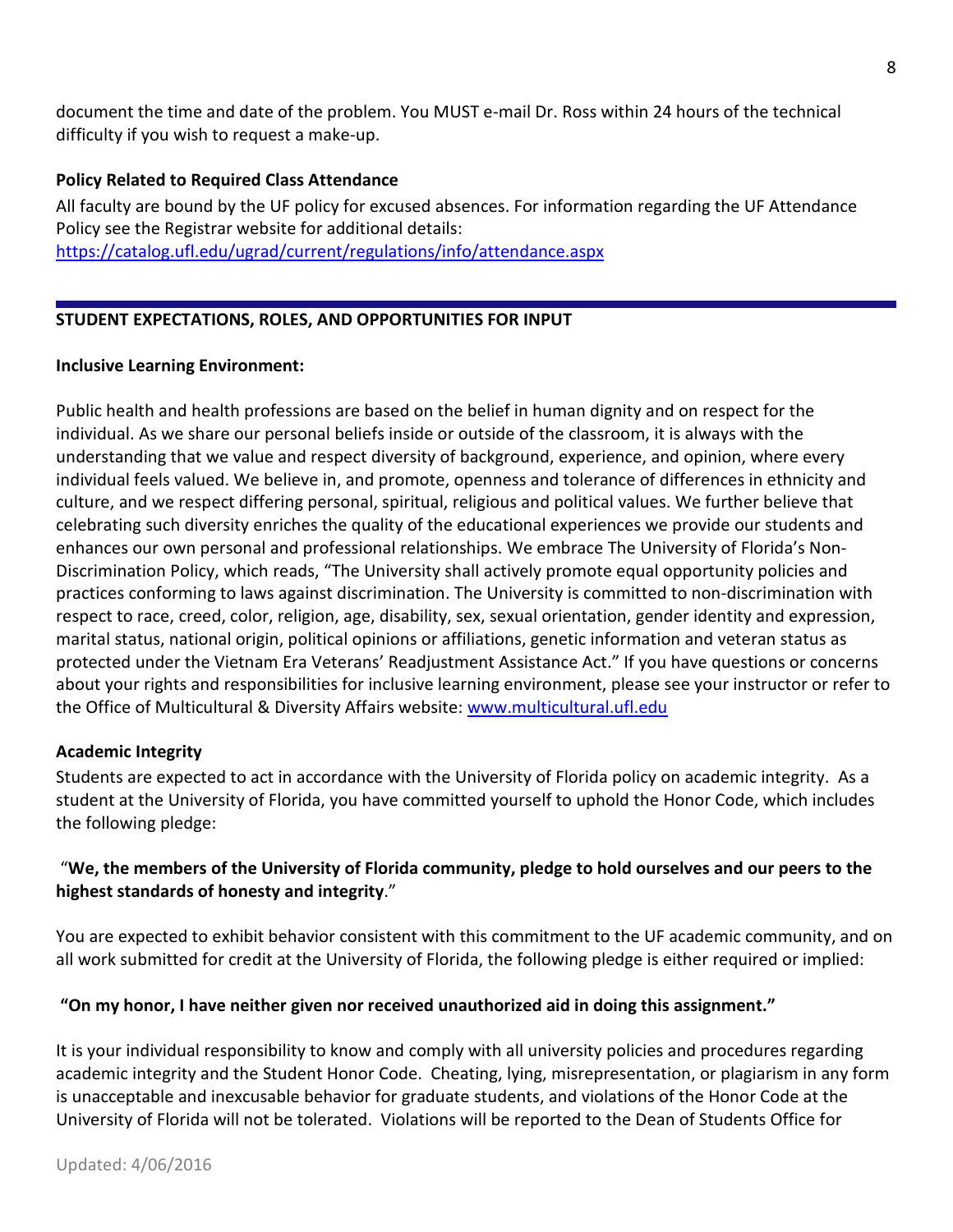consideration of disciplinary action. For additional information regarding Academic Integrity, please see Student Conduct and Honor Code or the Graduate Student Website for additional details: <https://www.dso.ufl.edu/sccr/process/student-conduct-honor-code/> <http://gradschool.ufl.edu/students/introduction.html>

## **Online Faculty Course Evaluation Process**

Evaluations provide important feedback to faculty and the department on teaching effectiveness and how the course can be improved for future years. If at any time you have suggestions on the course, please email Dr. Ross at [kmross@phhp.ufl.edu](mailto:kmross@phhp.ufl.edu) or leave an anonymous comment on the feedback form provided via eLearning. Mid-term evaluations will be conducted so that the course components can be modified if the class is not progressing as planned. Further, formal end-of-semester evaluations are collected by UF, typically during the last few weeks of the semester. An announcement will be made on eLearning closer to the end of the semester, and evaluations will be conducted via: [https://evaluations.ufl.edu.](https://evaluations.ufl.edu/) Summary results of each semester's assessments are available to students at

[https://evaluations.ufl.edu/results/.](https://evaluations.ufl.edu/results/)

## **SUPPORT SERVICES**

## **Accommodations for Students with Disabilities**

If you require classroom accommodation because of a disability, you must register with the Dean of Students Office [http://www.dso.ufl.edu](http://www.dso.ufl.edu/) within the first week of class. The Dean of Students Office will provide documentation of accommodations to you, which you then give to me as the instructor of the course to receive accommodations. Please make sure you provide this letter to me by the end of the second week of the course. The College is committed to providing reasonable accommodations to assist students in their coursework.

## **Counseling and Student Health**

Students sometimes experience stress from academic expectations and/or personal and interpersonal issues that may interfere with their academic performance. If you find yourself facing issues that have the potential to or are already negatively affecting your coursework, you are encouraged to talk with an instructor and/or seek help through University resources available to you.

- The Counseling and Wellness Center 352-392-1575 offers a variety of support services such as psychological assessment and intervention and assistance for math and test anxiety. Visit their web site for more information: [http://www.counseling.ufl.edu.](http://www.counseling.ufl.edu/) On line and in person assistance is available.
- You Matter We Care website[: http://www.umatter.ufl.edu/.](http://www.umatter.ufl.edu/) If you are feeling overwhelmed or stressed, you can reach out for help through the You Matter We Care website, which is staffed by Dean of Students and Counseling Center personnel.
- The Student Health Care Center at Shands is a satellite clinic of the main Student Health Care Center located on Fletcher Drive on campus. Student Health at Shands offers a variety of clinical services. The clinic is located on the second floor of the Dental Tower in the Health Science Center. For more information, contact the clinic at 392-0627 or check out the web site at: <https://shcc.ufl.edu/>
- Crisis intervention is always available 24/7 from: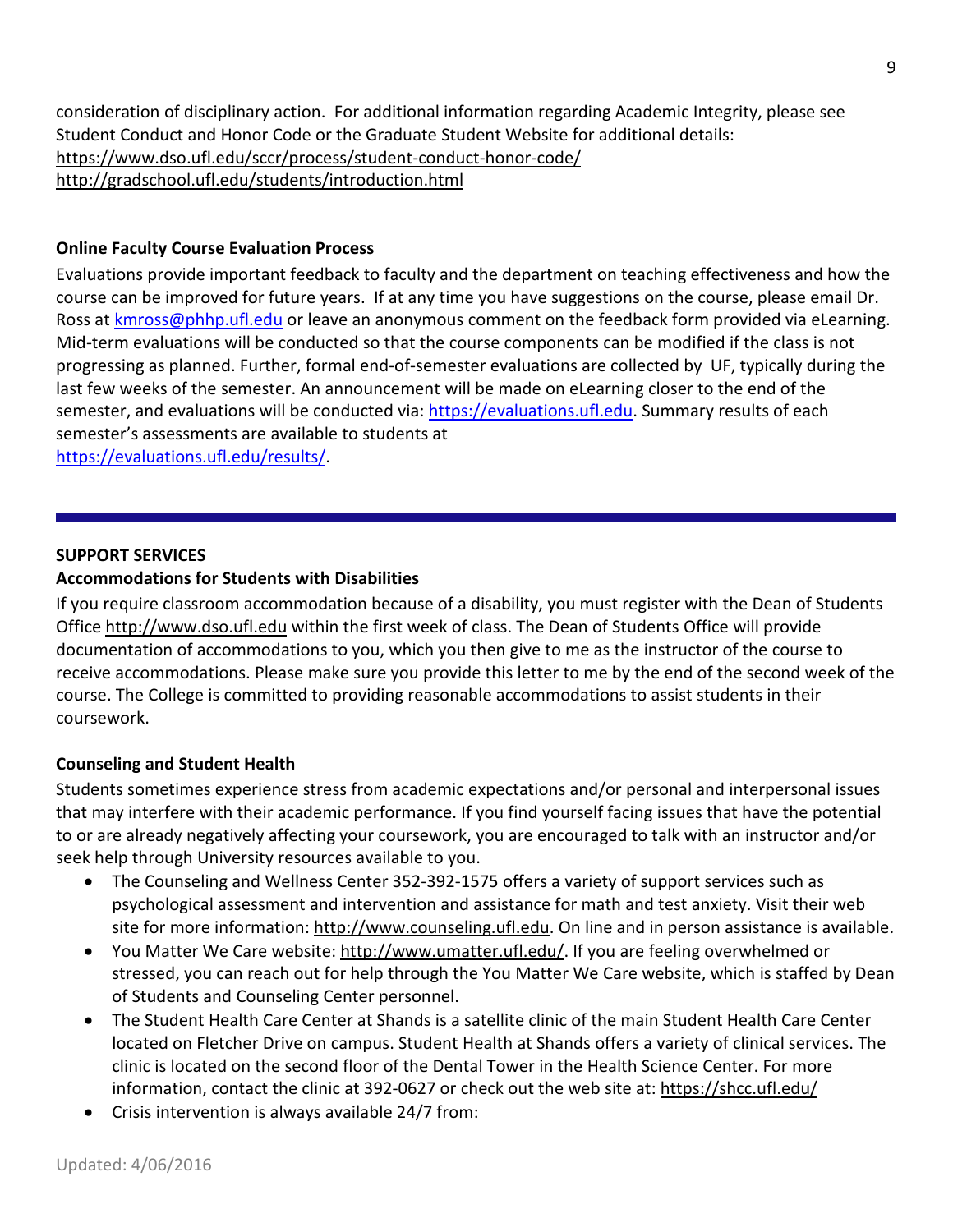Alachua County Crisis Center (352) 264-6789 <http://www.alachuacounty.us/DEPTS/CSS/CRISISCENTER/Pages/CrisisCenter.aspx>

• **Do not wait until you reach a crisis to come in and talk with us.** We have helped many students through stressful situations impacting their academic performance. You are not alone so do not be afraid to ask for assistance.

## **U Matter, We Care:**



Your well-being is important to the University of Florida. The U Matter, We Care initiative is committed to creating a culture of care on our campus by encouraging members of our community to look out for one another and to reach out for help if a member of our community is in need. If you or a friend is in distress, please contact [umatter@ufl.edu](mailto:umatter@ufl.edu) so that the U Matter, We Care Team can reach out to the student in distress. A nighttime and weekend crisis counselor is available by phone

at 352-392-1575. The U Matter, We Care Team can help connect students to the many other helping resources available including, but not limited to, Victim Advocates, Housing staff, and the Counseling and Wellness Center. Please remember that asking for help is a sign of strength. In case of emergency, call 9-1-1.

| Week/<br><b>Dates</b>    | <b>Lecture Topics</b>                                                                                                                                                                                                             | <b>Readings</b>                                                                                                                           | <b>Assignments</b>                                                                                                                                                                     |
|--------------------------|-----------------------------------------------------------------------------------------------------------------------------------------------------------------------------------------------------------------------------------|-------------------------------------------------------------------------------------------------------------------------------------------|----------------------------------------------------------------------------------------------------------------------------------------------------------------------------------------|
| Week 1:<br>$1/4 - 1/8$   | <b>Course Introduction and</b><br><b>Overview</b>                                                                                                                                                                                 |                                                                                                                                           | <b>Syllabus Quiz</b><br>Introduce yourself on<br>discussion board                                                                                                                      |
| Week 2:<br>$1/9 - 1/15$  | <b>Theory Overview, Levels of</b><br>Prevention<br>Overview of health<br>education and promotion<br>and connections<br>between behavior and<br>health<br>Determinants of health<br>$\bullet$<br>Levels of Prevention<br>$\bullet$ | Read:<br>Textbook<br>chapter 1<br>Read: Diabetes<br>Prevention<br>Program<br>Research<br>Group (2002)                                     | Week 2 Quiz<br>Answer posted Discussion<br>Questions by Wednesday,<br>1/11 at 7:59 PM EST<br>Participate in Discussion<br>(reply to posts) by<br>Monday, 1/16 at 7:59 AM<br><b>EST</b> |
| Week 3:<br>$1/16 - 1/22$ | <b>Social-Ecological Models</b><br>Understanding the Socio-<br>$\bullet$<br><b>Ecological Perspective</b><br>Bronfenbrenner's<br>$\bullet$<br><b>Ecological Model</b><br><b>McLeroy's Ecological</b><br>$\bullet$<br>Model        | Read:<br>$\bullet$<br><b>Textbook</b><br>Chapter 2<br><b>Read: McLeroy</b><br>$\bullet$<br>et al. (1988)<br>Read: Golden<br>& Earp (2012) | <b>Week 3 Quiz</b><br><b>Answer posted Discussion</b><br>Questions by Wednesday,<br>1/18 at 7:59 PM EST<br>Participate in Discussion<br>(reply to posts) by<br>Monday, 1/23 at 7:59 AM |

## **Spring 2017 Weekly Course Schedule**

Updated: 4/06/2016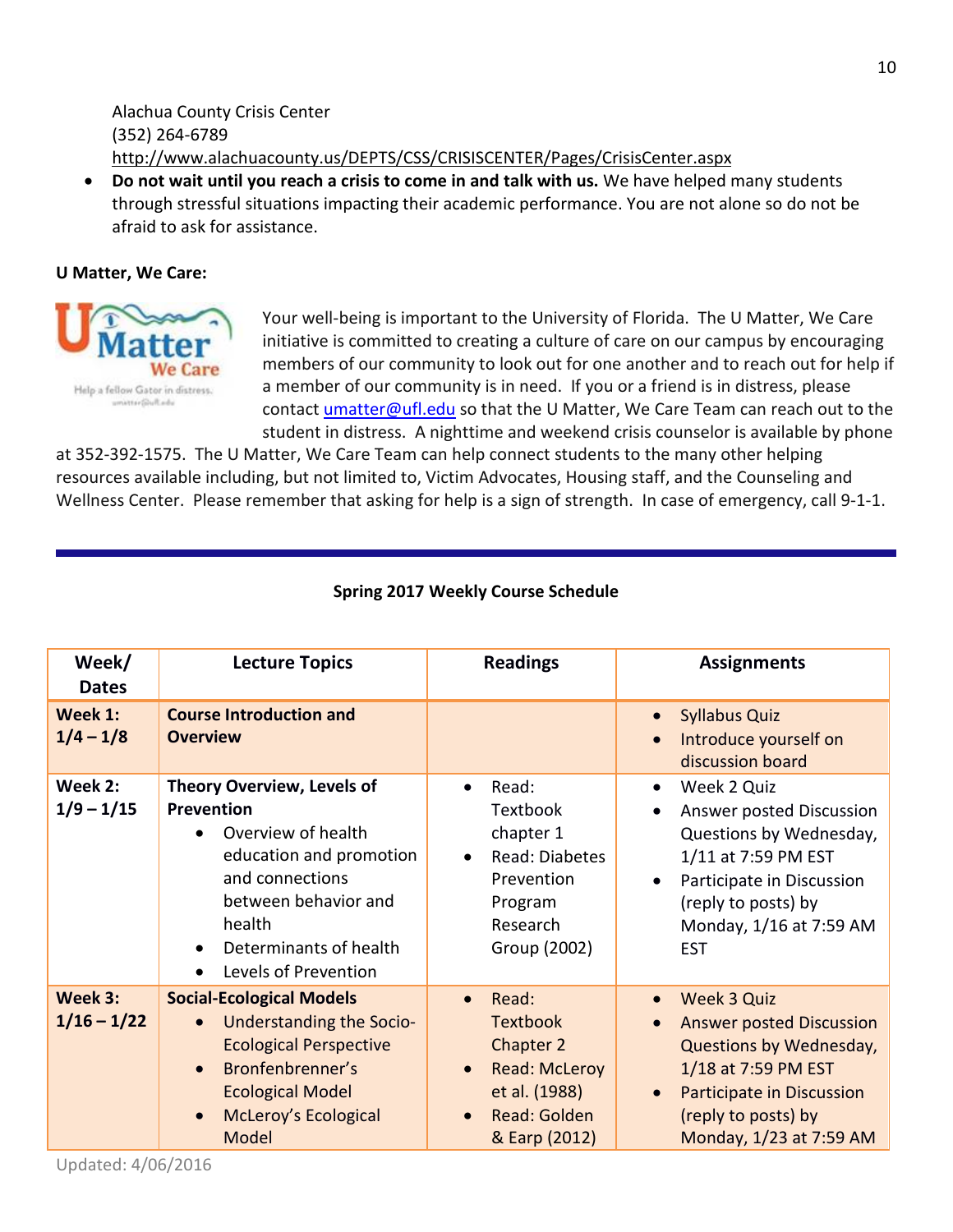|                          | <b>CDC</b> ecological model<br>$\bullet$                                                                                                                                                                                                                                     | <b>Read: Sallis et</b><br>$\bullet$<br>al. (2012)                                                                                      | <b>EST</b>                                                                                                                                                                                                                                |
|--------------------------|------------------------------------------------------------------------------------------------------------------------------------------------------------------------------------------------------------------------------------------------------------------------------|----------------------------------------------------------------------------------------------------------------------------------------|-------------------------------------------------------------------------------------------------------------------------------------------------------------------------------------------------------------------------------------------|
| Week 4:<br>$1/23 - 1/29$ | <b>Individual Health Behavior</b><br><b>Theories: Motivation &amp;</b><br><b>Expectancy Values Models</b><br><b>Behavioral Theories</b><br><b>Expectancy Values</b><br>Models (HBM, TRA/TPB,<br>IMB models)                                                                  | Read:<br>$\bullet$<br>Textbook<br>Chapter 3 &<br>Chapter 4                                                                             | Week 4 Quiz<br>$\bullet$<br>Answer posted Discussion<br>$\bullet$<br>Questions by Wednesday,<br>1/24 at 7:59 PM EST<br>Participate in Discussion<br>(reply to posts) by<br>Monday, 1/30 at 7:59 AM<br><b>EST</b>                          |
| Week 5:<br>$1/30 - 2/5$  | <b>Individual Health Behavior</b><br><b>Theories: Stage Theories</b><br><b>Transtheoretical Model</b><br>(Stages of Change)<br><b>Precaution Adoption</b><br>$\bullet$<br><b>Process Model</b><br>Motivational<br>$\bullet$<br>Interviewing                                  | Read:<br>$\bullet$<br><b>Textbook</b><br>chapter 10<br>Hall, Gibbie, &<br>$\bullet$<br><b>Lubman (2012)</b>                            | <b>Week 5 Quiz</b><br>$\bullet$<br><b>Answer posted Discussion</b><br>$\bullet$<br>Questions by Wednesday,<br>2/1 at 7:59 PM EST<br>Participate in Discussion<br>$\bullet$<br>(reply to posts) by<br>Monday, 2/6 at 7:59 AM<br><b>EST</b> |
| Week 6:<br>$2/6 - 2/12$  | <b>EXAM1</b>                                                                                                                                                                                                                                                                 | <b>NONE</b><br>$\bullet$                                                                                                               | Exam 1<br>٠                                                                                                                                                                                                                               |
| Week 7:<br>$2/13 - 2/19$ | <b>Social Influences on Health</b><br><b>Behavior: Social Cognitive</b><br><b>Theory</b><br><b>Social Cognitive Theory</b>                                                                                                                                                   | Read:<br>$\bullet$<br><b>Textbook</b><br>Chapter 5                                                                                     | Week 7 Quiz<br>$\bullet$<br><b>Answer posted Discussion</b><br>Questions by Wednesday,<br>2/15 at 7:59 PM EST<br>Participate in Discussion<br>$\bullet$<br>(reply to posts) by<br>Monday, 2/20 at 7:59 AM<br><b>EST</b>                   |
| Week 8:<br>$2/20 - 2/26$ | <b>Social Influences on Health</b><br><b>Behavior:</b><br>Social Influence<br>$\bullet$<br>Processes<br>Social Network Theory<br>٠<br>Diffusion of Innovation                                                                                                                | Read:<br>Textbook<br>Chapter 6 &<br>Chapter 7                                                                                          | Week 8 Quiz<br>Answer posted Discussion<br>Questions by Wednesday,<br>2/22 at 7:59 PM EST<br>Participate in Discussion<br>$\bullet$<br>(reply to posts) by<br>Monday, 2/27 at 7:59 AM<br><b>EST</b>                                       |
| Week 9:<br>$2/27 - 3/5$  | <b>Community-Level Change:</b><br><b>Health Communication and</b><br><b>Social Marketing</b><br><b>Communications Models</b><br><b>Theories of Persuasion</b><br><b>Health Communication</b><br>$\bullet$<br><b>Social Marketing</b><br>$\bullet$<br><b>Ethics in Health</b> | Read:<br>$\bullet$<br><b>Textbook</b><br>Chapter 11<br>Friedman et al.<br>$\bullet$<br>(2016)<br><b>Mariona</b><br>$\bullet$<br>(2015) | Week 9 Quiz<br>$\bullet$<br><b>Answer posted Discussion</b><br>Questions by Wednesday,<br>3/1 at 7:59 PM EST<br>Participate in Discussion<br>$\bullet$<br>(reply to posts) by<br>Monday, 3/6 at 7:59 AM<br><b>EST</b>                     |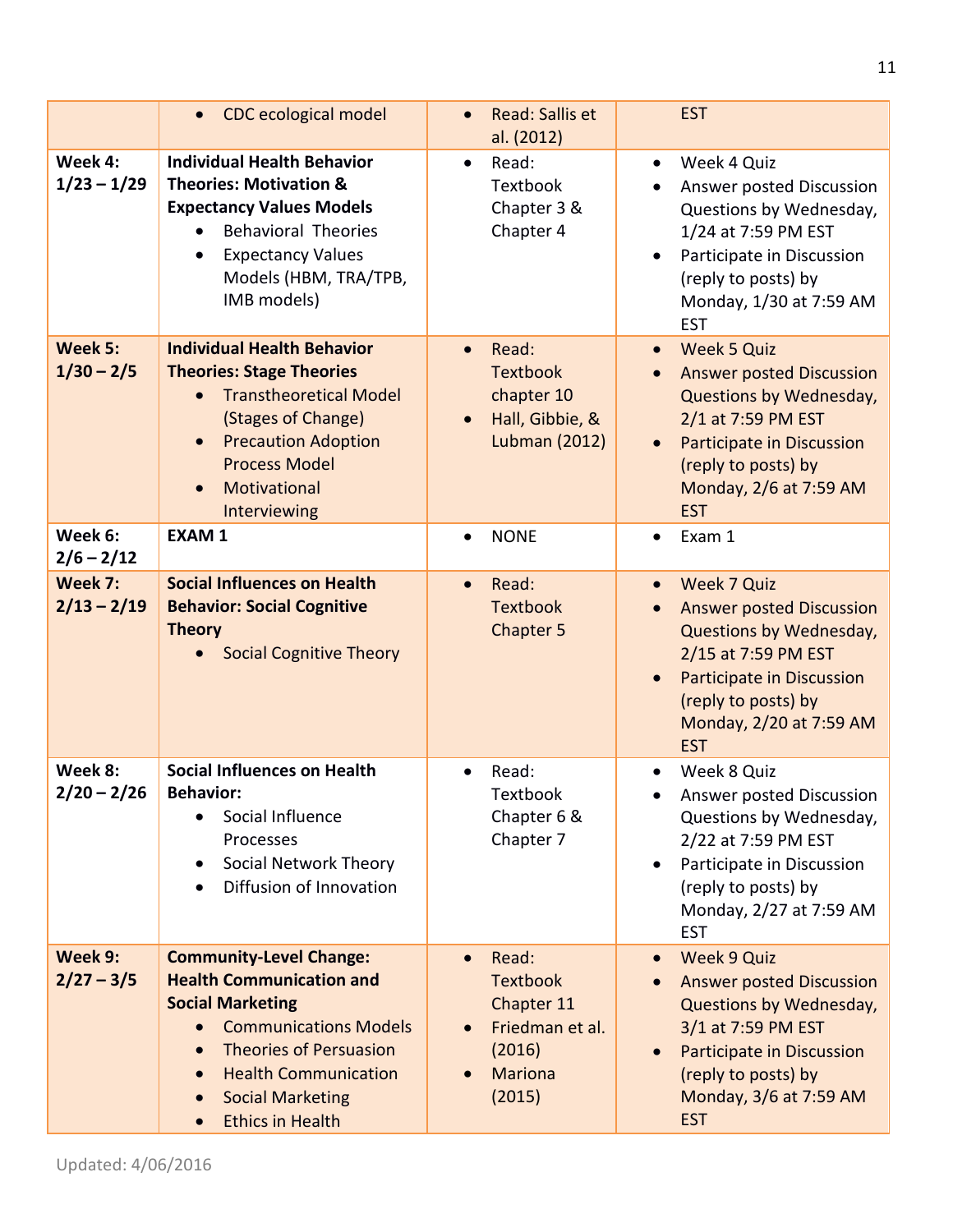|                                  | Communication                                                                                                                                                                                                                                                                   |                                                                                                                        |                                                                                                                                                                                                            |
|----------------------------------|---------------------------------------------------------------------------------------------------------------------------------------------------------------------------------------------------------------------------------------------------------------------------------|------------------------------------------------------------------------------------------------------------------------|------------------------------------------------------------------------------------------------------------------------------------------------------------------------------------------------------------|
| <b>Week 10:</b><br>$3/6 - 3/12$  | <b>SPRING BREAK</b>                                                                                                                                                                                                                                                             |                                                                                                                        |                                                                                                                                                                                                            |
| <b>Week 11:</b><br>$3/13 - 3/19$ | <b>EXAM 2</b>                                                                                                                                                                                                                                                                   |                                                                                                                        | Exam 2<br>$\bullet$<br>Social Media Paper due<br>by Monday, 3/13 at 7:59<br><b>AM EST</b>                                                                                                                  |
| <b>Week 12:</b><br>$3/20 - 3/26$ | <b>Health Disparities &amp; Ethics</b><br><b>Health Disparities</b><br>$\bullet$<br><b>Risk and Protective</b><br>$\bullet$<br><b>Factors Model</b><br><b>High Risk Populations</b><br>$\bullet$<br>Harm Reduction<br>Approaches                                                | Adler and<br>$\bullet$<br>Rehkopf<br>(2008)<br>Documentary<br>viewing:<br><b>Unnatural</b><br>Causes<br>Episodes 1 & 2 | Week 12 Quiz<br>Answer posted Discussion<br>Questions by Wednesday,<br>3/22 at 7:59 PM EST<br>Participate in Discussion<br>(reply to posts) by<br>Monday, 3/27 at 7:59 AM<br><b>EST</b>                    |
| <b>Week 13:</b><br>$3/27 - 4/2$  | <b>Communities &amp; Health</b><br><b>Promotion, CBPR</b><br><b>Organizational Change</b><br>Theory<br><b>Community Capacity &amp;</b><br>$\bullet$<br><b>Community Interventions</b><br><b>Community-Based</b><br>$\bullet$<br><b>Participatory Research</b><br><b>Methods</b> | Read:<br>$\bullet$<br><b>Textbook</b><br>Chapter 12<br>Corbie-Smith<br>et al. (2011)                                   | Week 13 Quiz<br>$\bullet$<br><b>Answer posted Discussion</b><br>Questions by Wednesday,<br>3/29 at 7:59 PM EST<br>Participate in Discussion<br>(reply to posts) by<br>Monday, 4/3 at 7:59 AM<br><b>EST</b> |
| <b>Week 14:</b><br>$4/3 - 4/9$   | <b>Program Planning/Planning</b><br><b>Models, High-Risk Populations</b><br>PRECEDE-PROCEED<br><b>Intervention Mapping</b><br><b>MATCH</b>                                                                                                                                      | Read:<br>$\bullet$<br>Textbook<br>Chapter 13<br>Crosby & Noar<br>(2011)                                                | Week 14 Quiz<br>$\bullet$<br>Answer posted Discussion<br>Questions by Wednesday,<br>4/5 at 7:59 PM EST<br>Participate in Discussion<br>(reply to posts) by<br>Monday, 4/10 at 7:59 AM<br><b>EST</b>        |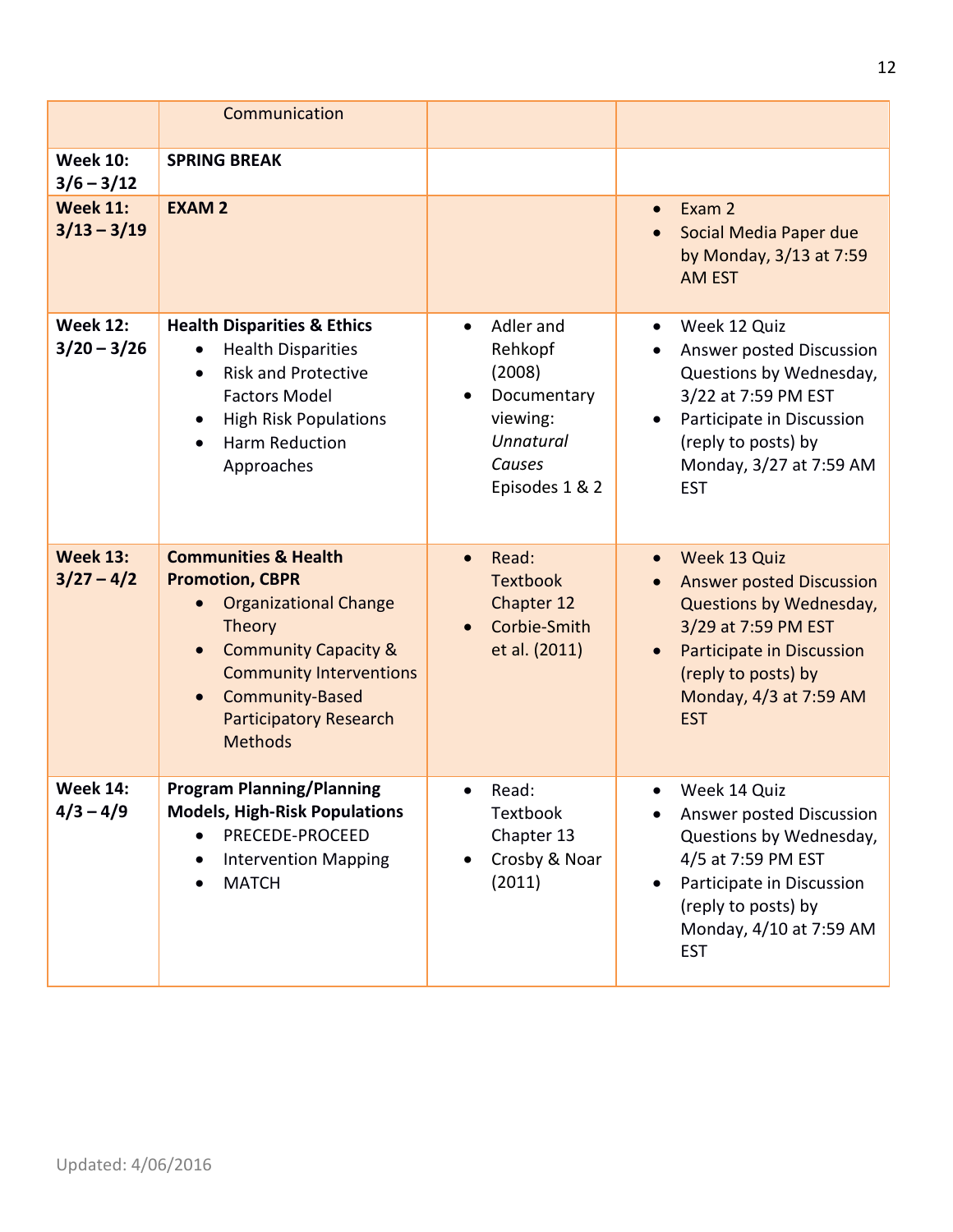| <b>Week 15:</b><br>$4/10 - 4/16$ | <b>Program Evaluation</b><br>Process, Impact,<br>$\bullet$<br><b>Outcome Evaluation</b><br><b>Using Logic Models in</b><br>$\bullet$<br>Evaluation<br>• RE-AIM Logic Model | Read:<br>$\bullet$<br><b>Textbook</b><br>Chapter 14<br>Saunders et al.<br>$\bullet$<br>(2005) | Week 15 Quiz<br>Answer posted to<br>$\bullet$<br><b>Discussion Questions by</b><br>Wednesday, 4/12, at 7:59<br><b>PM EST</b><br>Participate in Discussion<br>(reply to posts) by<br>Monday, 4/17 at 7:59 AM<br><b>EST</b> |
|----------------------------------|----------------------------------------------------------------------------------------------------------------------------------------------------------------------------|-----------------------------------------------------------------------------------------------|---------------------------------------------------------------------------------------------------------------------------------------------------------------------------------------------------------------------------|
| <b>Week 16:</b><br>$4/17 - 4/23$ | Exam <sub>3</sub>                                                                                                                                                          |                                                                                               |                                                                                                                                                                                                                           |
| <b>Week 17:</b><br>$4/24 - 4/28$ | <b>No Lessons/Lectures</b>                                                                                                                                                 |                                                                                               | <b>Prevention Project</b><br>Presentation Due 4/26 at<br>7:59 PM                                                                                                                                                          |

## **Journal Articles (preliminary list; lease note that additional articles may be posted via eLearning):**

#### **Module 2:**

Diabetes Prevention program Research Group. (2002). Reduction in the incidence of type 2 diabetes with lifestyle intervention or metformin. *The New England Journal of Medicine, 346(6),* 393-403.

#### **Module 3:**

Golden, S. D., Earp, J. L. (2012). Social ecological approaches to individuals and their contexts: Twenty years of *Health Education & Behavior* Health Promotion Interventions. *Health Education & Behavior, 39(3),* 364-372.

McLeroy, K. R., Bibeau, D., Steckler, A., & Glanz, K. (1988). An Ecological Perspective on Health Promotion Programs. *Health Education Quarterly, 15(4),* 351-377.

Sallis, J. F., Floyd, M. R., Rodriguez, D. A., & Saelens, B. E. (2012). Role of built environments in physical activity, obesity, and cardiovascular disease. *Circulation, 125,* 729-737.

#### **Module 5:**

Hall, K., Gibbie, T., & Lubman, D. I. (2012). Motivational interviewing techniques: Facilitating behavior change in the general practice setting. *Australian Family Physician, 41(9)*, 660-667.

## **Module 9:**

Friedman, A. L., Kachur, R. E., Noar, S. M., & McFarlane, M. (2016). Health communication and social marketing for STDs. *Sexually Transmitted Diseases, 43,* S83-S101.